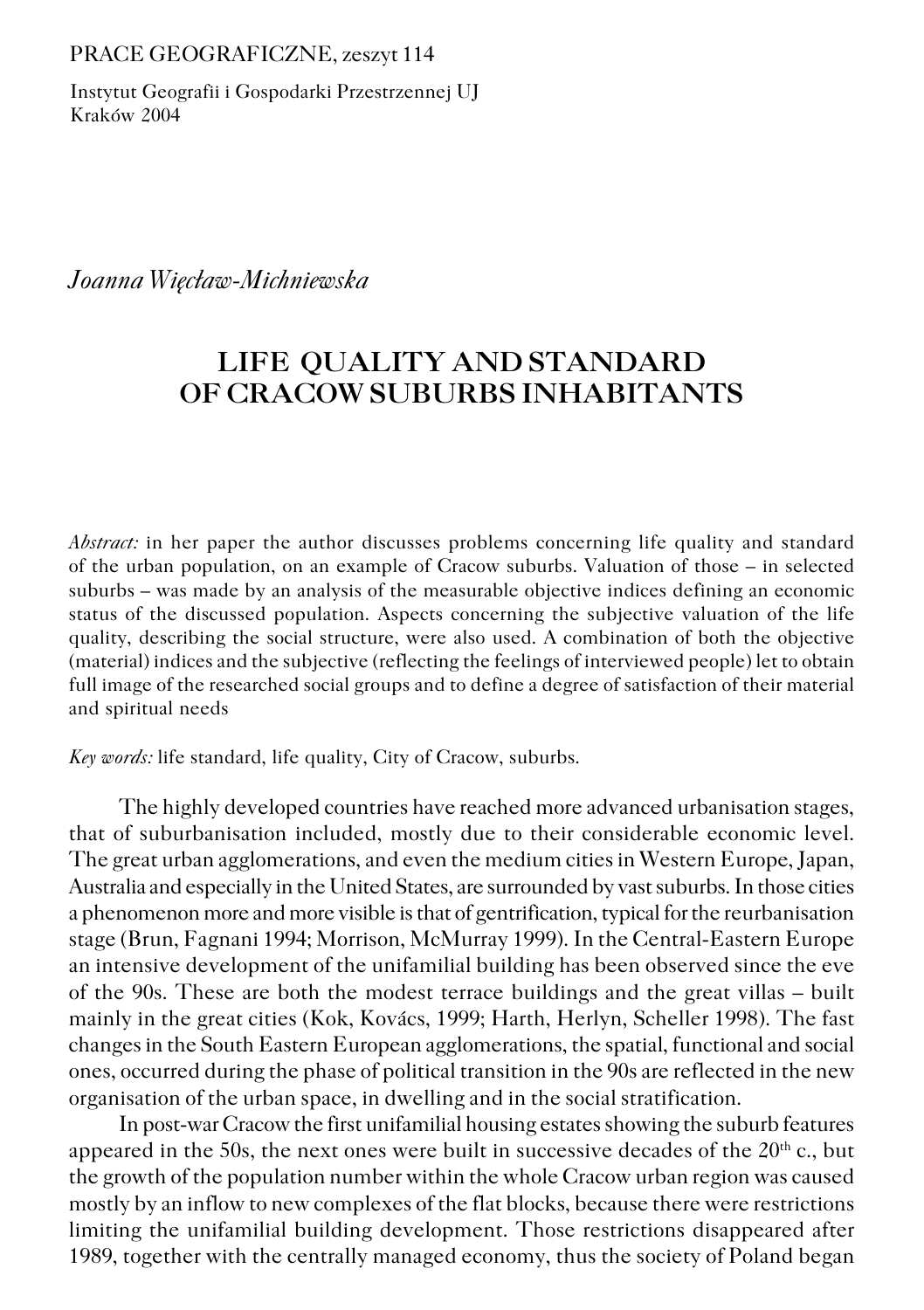to be more and more differentiated in its wealth and socio−professional status. Areas the most attractive from the ecological point of view and well linked with the rest of the city began to be built−up, according to the needs of the expansive social groups (Więcław 1999).

The author's research, made in 1996−99 (partially presented in this paper) concerned 20 of more than 30 Cracow suburbs, lying within the administrative area of this city or close to its boundaries. The investigation refers to 20−69% houses of those estates and to 5−20% of their inhabitants. The discussed suburbs were divided by periods of completing of most of the houses inhabited by the interviewed people. The author chose some suburbs built in the 60s, 70s, 80s, and 90s. (Fig.1). She dealt also with demographical and social structures of this population, because they are different from those of the whole city and the particular zones of the Cracow urban region, and the demographic−social features define considerably the valuation of various spheres of their inhabitants life. Among them dominate those in age 40−50, 50−60 and 30−40 years (29%, 21% and 20% respectively), showing rather high education level (the share of university graduates exceeds 60%). As regards the legal status, nearly 85% are married, and the most popular family type is that of the full family (parents with children).



1−4 suburbs built in: 1. 60s, 2. 70s, 3. 80s, 4. 90s; 5. historical core; 6. T. Sendzimir Steelworks; 7. town planning unit boundaries; 8. main street and roads

1−4 osiedla budowane w latach : 1. 60., 2. 70. , 3. 80., 4. 90.; 5. centrum historyczne; 6. Huta im. T. Sendzimira; 7. granice jednostek urbanistycznych; 8. główne ulice i drogi

Fig. 1. Site of suburbs in Cracow

Ryc. 1. Położenie osiedli o cechach suburbialnych w Krakowie

*Source:* Author's research.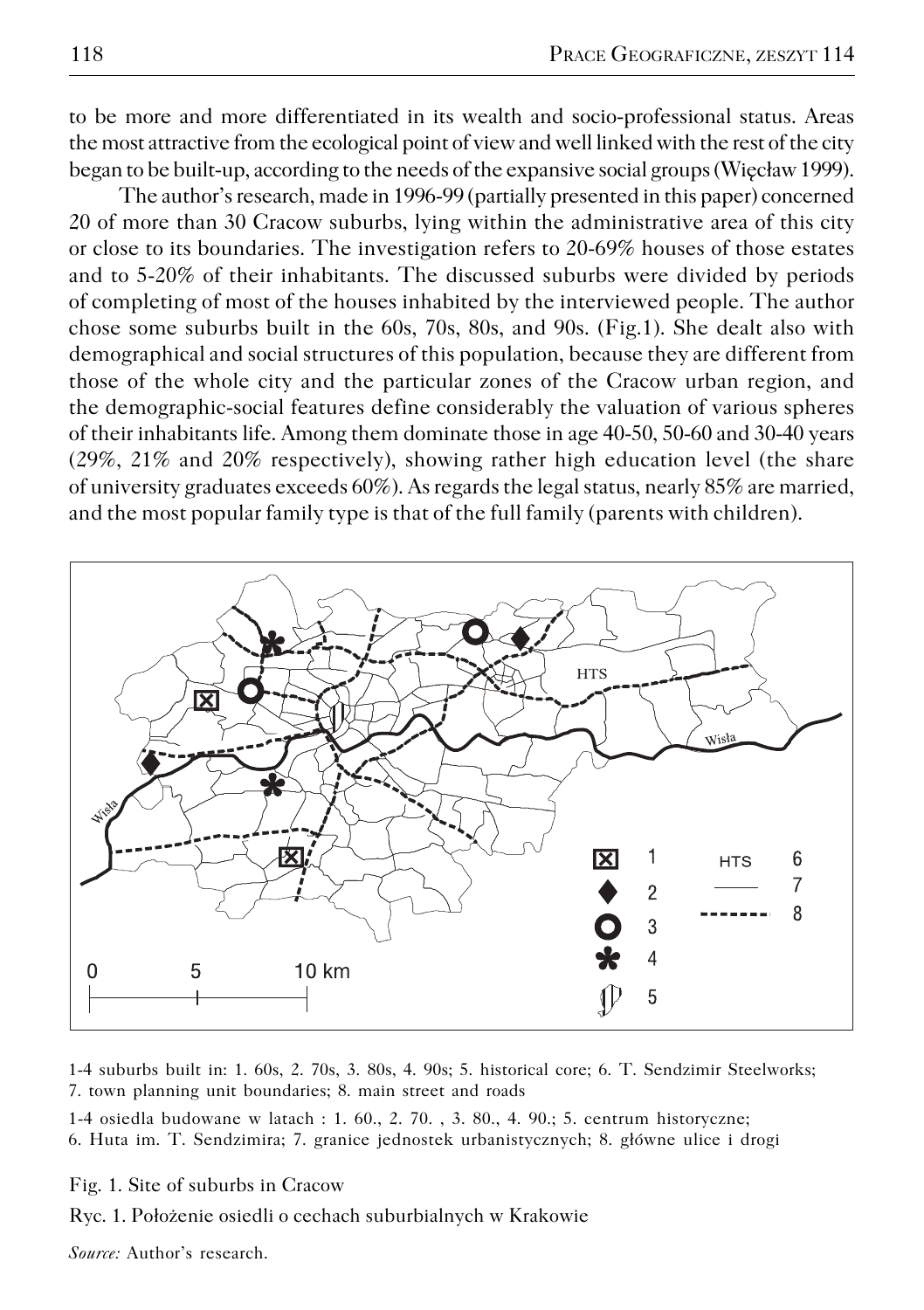To undertake her investigation in Cracow suburbs, the author tried to define the life quality and standard of their population. Although this problem has been dealt in many countries since the 20s of the  $20<sup>th</sup>$  c., a scope of such the investigations, their aims and even definitions of "life standard" and "life quality" are different, depending on the given author's attempt – and the discipline he/she represents. C. Bywalec (1986) in his analysis of the life standard notion wrote, that "in 1962 French economist G. Dupuitgrenet −Desroussilles mentioned that there were some 250 definition of this term". During next 40 years definition number even grew, moreover their content changed considerably. The term of "life quality" refers to other contents. Formerly only the objective (quantitative) indices were considered, i.e. those describing the economic status of population, access to various goods, then those concerning other life spheres, like health, education, ecological conditions, safety, were included. The quantitative indices used in works on life standard are differentiated, to cover many human needs. A set of features satisfying those needs, after Polish authors representing various disciplines, was presented by T. Słaby (1994) – Table 1.

In the analyses made by Central Statistical Office in Poland (GUS) several hundred social indices are used. In 1991 they were classified into 14 problem groups, referring to the basic spheres of Polish society life, although problems of social pathology, socio −political activity and the unemployment were omitted (Słaby 1994). In the GUS

|  | Tab. 1. Need types in some Polish investigations on life standard |  |
|--|-------------------------------------------------------------------|--|
|--|-------------------------------------------------------------------|--|

|  |  |  |  | Tab. 1. Rodzaje potrzeb w polskich badaniach poziomu życia |  |  |
|--|--|--|--|------------------------------------------------------------|--|--|
|--|--|--|--|------------------------------------------------------------|--|--|

| Luszniewicz                                                                                                                                   | Zienkowski                                                                                                                                                                                                                                                                                                                                 | Przeciszewski                                                                                                                                                                                                                                                                                                       | Luszniewicz et al.                                                                                                                                                       | Chojnicki, Czyż                                                                                                                                                                                                    |
|-----------------------------------------------------------------------------------------------------------------------------------------------|--------------------------------------------------------------------------------------------------------------------------------------------------------------------------------------------------------------------------------------------------------------------------------------------------------------------------------------------|---------------------------------------------------------------------------------------------------------------------------------------------------------------------------------------------------------------------------------------------------------------------------------------------------------------------|--------------------------------------------------------------------------------------------------------------------------------------------------------------------------|--------------------------------------------------------------------------------------------------------------------------------------------------------------------------------------------------------------------|
| (1961)                                                                                                                                        | (1979)                                                                                                                                                                                                                                                                                                                                     | (1983)                                                                                                                                                                                                                                                                                                              | (1985)                                                                                                                                                                   | (1978)                                                                                                                                                                                                             |
| 1. dwelling<br>aconditions<br>2. material status<br>3. cultural activity<br>4. health<br>5 family budgets<br>6. branch service<br>7 free time | 1. alimentation<br>2 health<br>3. education<br>4 flat and its<br>environment<br>5. rest<br>6 culture<br>7, work and its<br>conditions<br>8 social safety<br>9. public order<br>and safety<br>10. income<br>distribution, that<br>of consumption<br>and property<br>11 social satisfaction<br>and mobility<br>12. family and<br>sexual life | 1. alimentation<br>2 other unstable<br>goods<br>3. flat rent<br>4. rent from other<br>durable goods<br>5 material services<br>6. non-material<br>services<br>7. work and its<br>conditions<br>8. health<br>9. education<br>10, culture diffusion<br>11 rest<br>12 physical<br>environment state<br>13 social safety | 1. alimentation<br>2. flat, clothing,<br>footwear<br>3. health<br>4. education<br>5. recreation<br>6. social safety<br>7. material standard<br>8. natural<br>environment | Positive:<br>1. service<br>accessibility<br>2. flat<br>3. medical care<br>4. education<br>5. culture<br>6. income surplus<br>Negative:<br>1 flat deficit<br>2. mortality<br>3. natural<br>environment<br>a quality |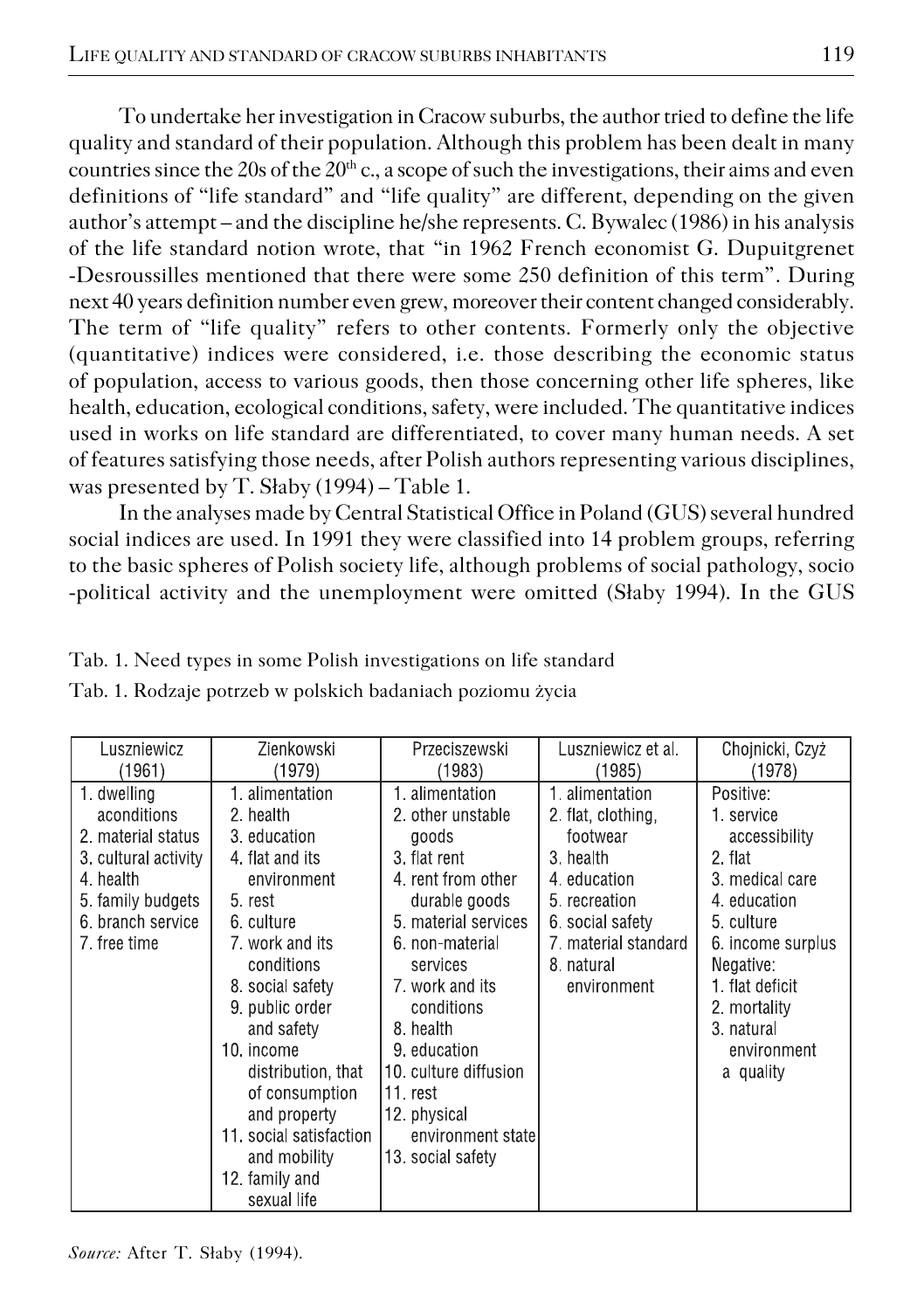investigations the "life conditions" term is used, as a synonym of "life standard", understood as "identifiable and measurable part of life conditions, defining the satisfaction degree of material and non−material needs by the flux of goods and payable services and the collective consumption fund in the given period and space" (Marczyńska −Witczak, Michalski 1996). The further development of the discussed investigations made necessary the using of the subjective indices, reflecting the feelings of the researched people. Together with the objective indices, the subjective ones let to obtain fuller image of the investigated social groups and to define the satisfactions degree of their material and spiritual needs. Nevertheless the used indices, they referred to all the spheres of the human life and to reveal the subjective valuations and feelings seems necessary to research of such the aspects, like interpersonal contacts or politics. Many authors stress that the "life standard" is treated as the material welfare, or economic factors influencing the life conditions and is the sort of opposition to the "life quality", understood as the feeling of satisfaction or unsatisfaction, connected with the non−material needs realisation. Finnish sociologist E. Allardt divided the social welfare in two parts: 1) life standard (material needs – to have), i.e. the sphere of good disposing and consumption, 2) life quality (non−material needs – to love and to be), i.e. that of interpersonal relations and health conditions (Śmiłowska 1995). The life quality is also defined as "widely understood life conditions, considering a psychical, moral, environmental (natural) comfort – or sometimes as the difference between the real conditions and the needs, and (in American investigations) as the multidimensional welfare category" (Marczyńska −Witczak, Michalski 1996).

In those investigations the considerable geographers merit is an introduction of the spatial aspect of the life conditions differentiation. For example, M. Paszkowski (1989) proposed a scheme of social needs structure concerning its spatial differentiation. Coates and Johnston, Knox (1977) gave the life standard definition, putting the man in the space: "Life standard of an individual living in the given spatial unit is constituted by the general and combined influence of the following elements: flat, health, education, social status, work, rest, safety, social stability within the very spatial unit, together with demographical structure aspects, natural environment quality and a participation in democratic institutions, which can determine the degree of the individual's needs satisfaction".

In her research on Cracow suburbs the author has collected, using the questionnary method – the abundant set of information concerning the life standard and quality of those estates inhabitants. The index defining the level of welfare of the households was a frequency of the possessing the selected goods, the technical equipment of houses or the possessing an allotment garden or a parcel with the second house, used seasonably or all year round. Another indices describing the life standard were those of flat area in m<sup>2</sup> and the room number per capita. The high frequency of 24 goods, in that some rather luxurious (a car, a video−recorder, a dish−washer, Rainbow vacuum cleaner, an automatic washing−machine, a computer) proves the considerable wealth of the discussed households, although there are some differences between particular suburbs. The best equipped are those built in the 90s, the worst – those from the 70s (Fig. 2), but generally the whole suburb zone shows the highest life standard in comparison with the remaining Cracow urban region zones (Fig. 3). An average level is observed in the city−centre,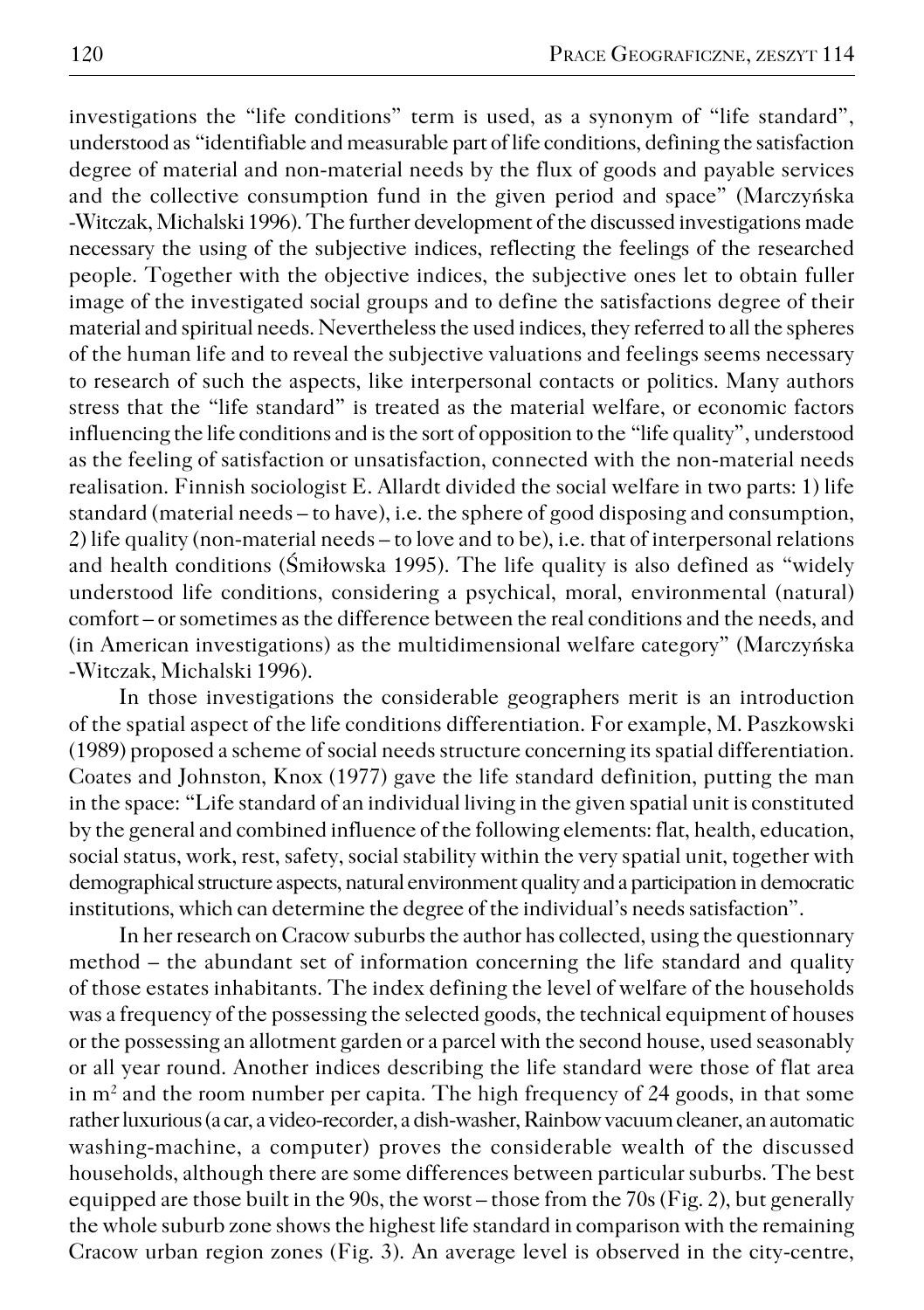

1. car; 2. Rainbow vacuum cleaner; 3. Atlas athletic equipment 4. automatic washing machine; 5. video−recorder; 6. dish−washer; 7. computer

1. samochód; 2. odkurzacz typu Rainbow; 3. sprzęt gimnastyczny typu Atlas; 4. pralka automatyczna; 5. odtwarzacz video; 6. zmywarka do naczyń; 7. komputer

Fig. 2. Equipment of suburbs with chosen durable goods, by the suburb age

Ryc. 2. Wyposażenie osiedli suburbialnych w niektóre dobra trwałego użytku, według okresu budowy osiedli

*Source:* Author's research.

higher – in the block zone, the highest just in that of the suburbs, and lower – in the suburban zone. (Zborowski, 1996). For example, 54% of the city−centre inhabitants have video −recorders, in the suburban zone and that of commuting – 57.5% in total, while in the suburbs – 64.0% (Zborowski, working paper). The share of dish−washer owners amounts 6.5%, 9.4% and 29% respectively, that having computers  $-$  20.9%, 19.5% and 53.8%. The similar is the span of percentages concerning the possession of the second house and those referred to the dwelling conditions (the flat area, the room number per capita). The greatest contrast is that of the latter index – from 2.4 (the central city) through 3.9 (the suburban zone and that of commuting) to 5.0 in the researched suburbs. But this differentiation is not the same if one considers the inhabitants'own valuation, in 1−5 point scale. In all the zones this selfvaluation amounts from 2.93 (the commuting zone) to 3.67 only (the suburbs). Although the highest, the latter valuation (low in the comparison with the objective standard of life) suggests the high aspirationof the suburb population.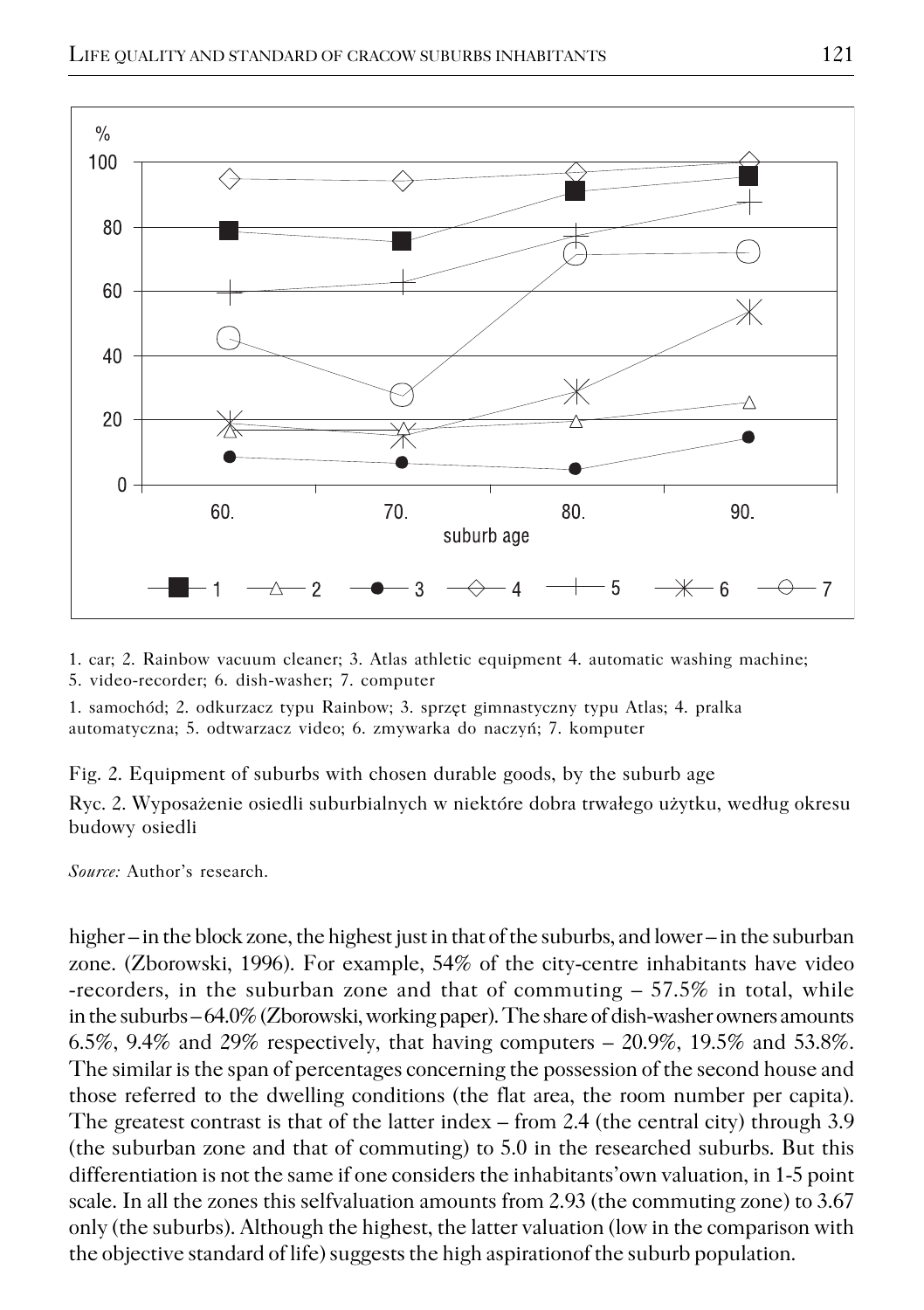

1. car; 2. Rainbow vacuum cleaner; 3. Atlas athletic equipment 4. automatic washing machine; 5. video−recorder; 6. dish−washer; 7. computer

1. samochód; 2. odkurzacz typu Rainbow; 3. sprzęt gimnastyczny typu Atlas; 4. pralka automatyczna; 5. odtwarzacz video; 6. zmywarka do naczyń; 7. komputer

Fig. 3. Equipment of Cracow urban region with chosen durable goods, by the zones Ryc. 3. Wyposażenie mieszkańców w dobra trwałego użytku wg stref regionu miejskiego Krakowa

*Source:* Author's research.

The life quality was defined by the author by the valuation of the suburbs made by their inhabitants, referred to over than 10 service types, satisfying their basic needs, also in 1−5 point scale, where "1" meant "unsatisfied", "2" – "rather unsatisfied", " $3"$  – "uneasy to tell", " $4"$  – "rather satisfied", " $5"$  – "satisfied". Generally, the discussed suburbs are well equipped with food shops, but badly with those offering industrial goods – maybe because of the smaller demand. Those goods are bought generally in the city−centre, or in the supermarkets. The educational service is valued as the medium one – similar to the medical service – in all the suburbs – the values amounted 2.85−3.88 and 2.70−3.32 respectively (Fig. 4). But its worth to stress that in the youngest suburbs 60% of respondents could not valuate the education and 17%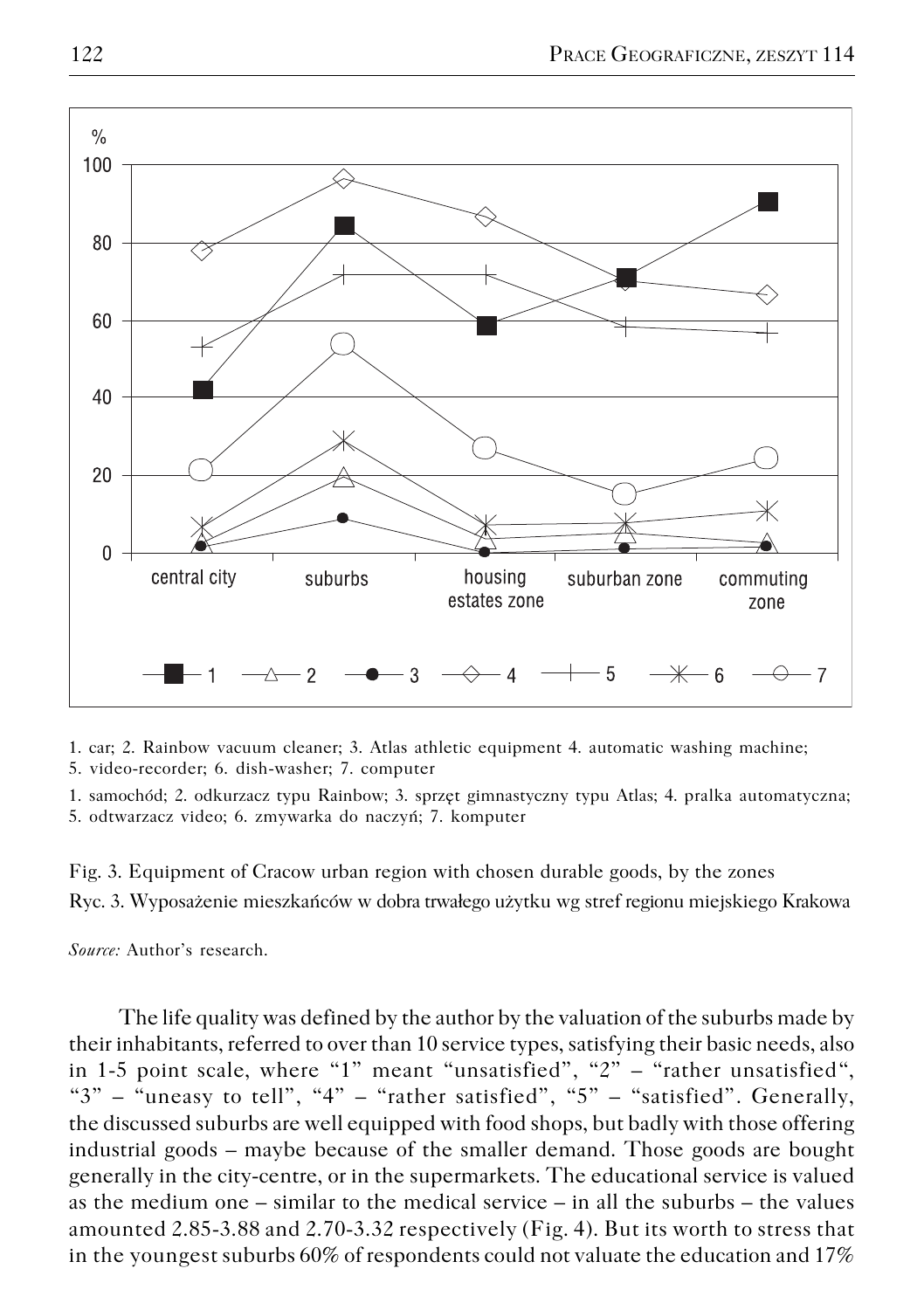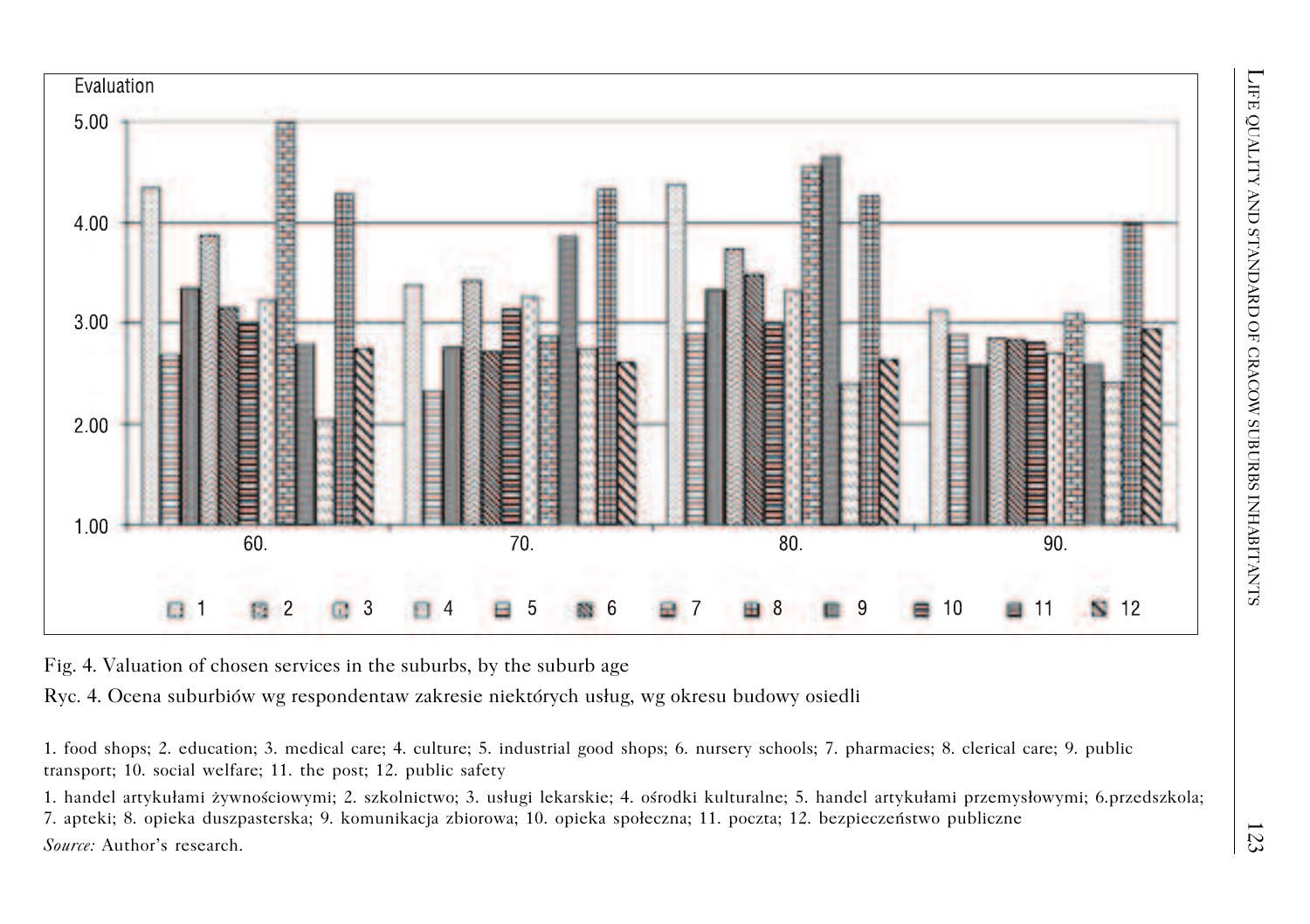

1. unsatisfied; 2. rather unsatisfied; 3. uneasy to tell; 4. rather satisfied; 5. satisfied

1. niezadowolony; 2. raczej niezadowolony; 3. trudno ocenić; 4. raczej zadowolony; 5. zadowolony

Fig. 5. Valuation of the residential environment of the suburbs, by the suburb age Ryc. 5. Ocena środowiska mieszkaniowego w suburbiach

*Source:* Author's own study.

were "unsatisfied", because generally their children go to schools in other parts of Cracow. The worst valuation concerned the cultural service – there were 35% of the unsatisfied respondents, and 40% did not express their opinion. Their suburbs have no cultural infrastructure, thus those needs are satisfied out of them, usually in the city−centre. But in spite of a lack of churches on the spot, the clerical service are valued highly – the share of satisfied inhabitants amounted 55%. The satisfaction concerned the safety is low (2.61−2.94; Fig 4), especially in the oldest suburbs, built in the 70s. In those estates the partial exchange of population occurred, and many inhabitants have been separated by the high walls from their neighbours, being not interested in their environment. As regard the youngest suburbs, there are often payable guards or monitoring systems, and their inhabitants co−operate in this sphere. For example, when the interviewing was made, the information on it was transmitted from house to house. Generally, the inhabitants asked whether they were satisfied to live just in their suburb, chose – in 70% − the answer "yes", in accordance to results of similar sociological investigations (Frysztacki 1997) and with that of their high valuation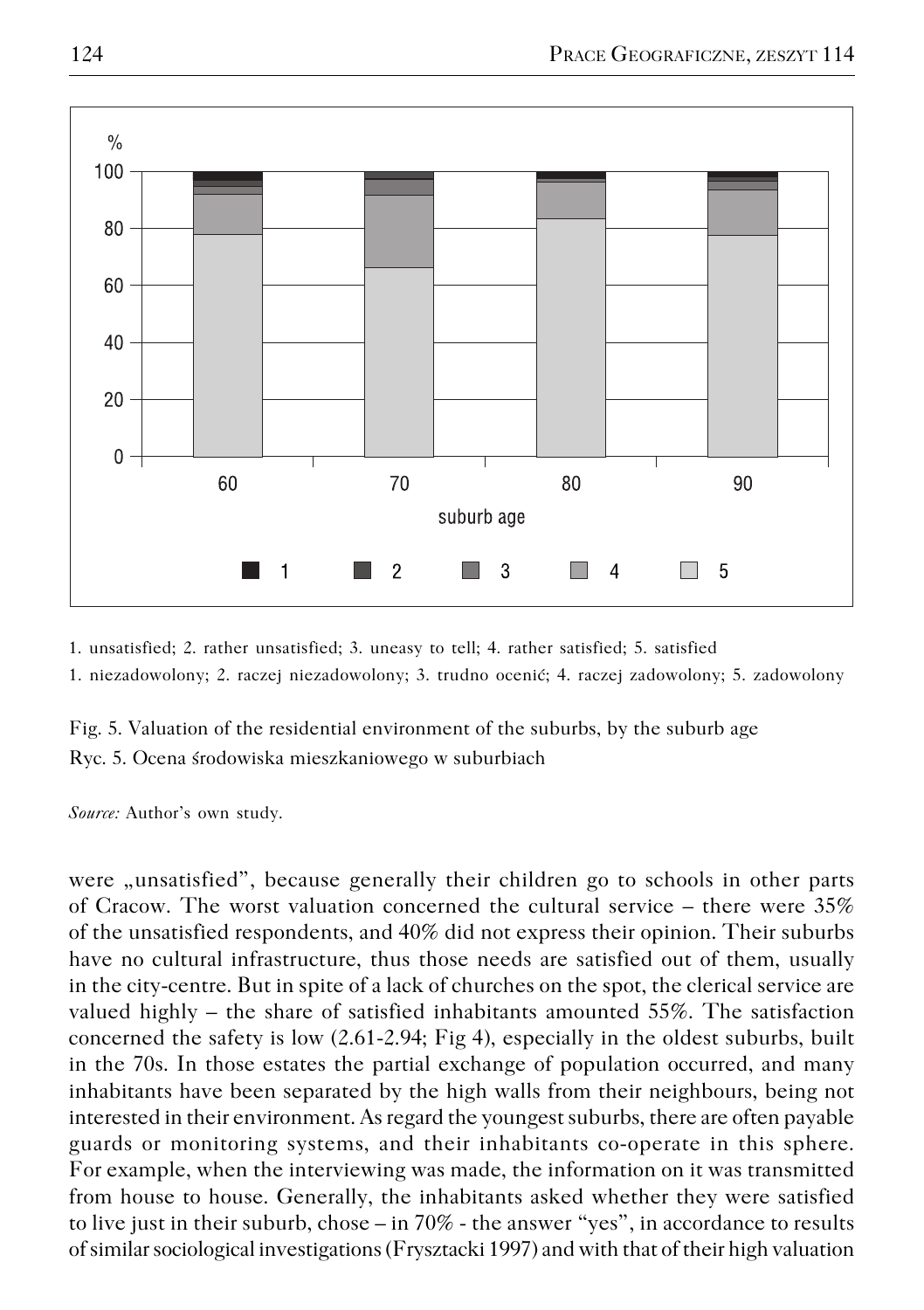of the place of residence: 4.5−4.8 in the particular suburbs. The latter value is also proved by the low percentage of those, who want to leave their suburbs (12.2%).

The life quality valuation is strictly connected with that of the various spheres of the personal life. The author considered over 10 aspects – satisfaction connected with children, friends, the personal life, the place of residence, the neighbours, work, household, the dwelling conditions, the education level, the social status, psychical and mental health, the quantity of free time and ways of spending it, the material situation, realisation of democracy principle in Poland and the self−government activity – all in the same 1−5 point scale. The author chose some of those aspects to be presented in her paper.

As regard the dwelling environment, over 90% of the interviewed people were "satisfied" or "rather satisfied", no matter the suburb (Fig. 5). The greatest share of satisfied inhabitants was found in the oldest and youngest suburbs (some 84%). The valuation of the dwelling conditions amounted over 90% in all the suburbs (which, in fact, are built up with the houses of the highest standard) – except for the 70s suburbs (70% of satisfied respondents), lying at Nowa Huta district. Generally, the dwelling conditions were valued at  $4.8 -$  this is the highest valuation for the whole city; for the city−centre it amounted 3.9−4.3 only (Zborowski, working paper). Considerably lower is the valuation concerning the neighbours – in the suburbs built in the 70s only a half of inhabitants expressed their satisfaction, but this sphere is the worst valued in all the Cracow urban region zones of all concerning the dwelling environment − maybe because is the only element referred to people. Also in the case of the City of Łódź the zone of the unifamilial buildings of higher standard, situated close to the city−centre (Julianów) was valued as the best residential place (Kaczmarek 1996). The development of this type of dwelling and a "fashion" to live in such the zones is observed in other parts of Poland, too (Gawlikowska−Hueckel, Umiński 1999; Cendrowska 1998).

Even 75−82% of the interviewed people were satisfied of their personal life – the share of "unsatisfied" together with the "rather unsatisfied" once amounted below 2.2%, in all the suburbs (Fig. 6). Generally, most of Cracow population, in all the zones of the urban region, is satisfied of the quality of the social contacts and the personal life. Their social relations with families are common and dense (Frysztacki 1997). The suburb inhabitants valued their physical and mental health as good – the share of "satisfied" amounted 46−70%, that of "rather satisfied" – 18−27%. There are differences between the suburbs, concerned with their age – and the age of their population. In the whole urban region the valuation is differentiated considerably – being the highest just in the suburbs (4.2), falls outside of them, below 4.0.

The satisfaction of the socio−economic status, depending on the education, the work, the material situation and the social position, is rather high among the suburb population (Fig. 7). Most of it (70−87%) expressed the high level of this satisfaction (10% could not value it). The author found again the relation with the age of the given suburb – younger is the suburb, higher is the share of people satisfied of their material situation (20−50%), although, in fact they all belong to the well−to−do group. The social position is valued much highly (70−90% satisfied), even higher – the education, which is again in accordance with the objective data. The work is appreciated differently – in the suburbs built in the 60s and 70s the half of inhabitants could not give the answer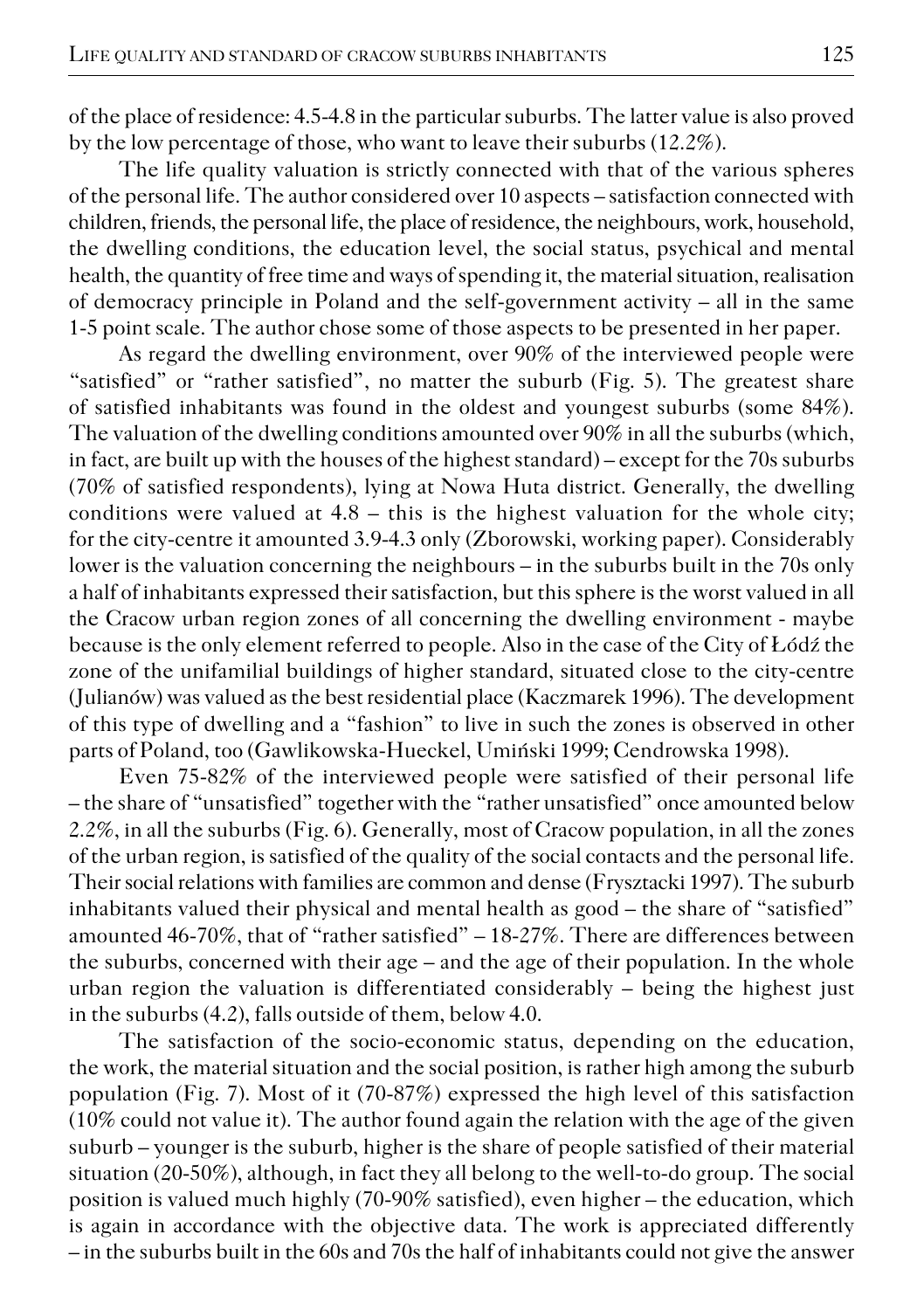

1. unsatisfied; 2. rather unsatisfied; 3. uneasy to tell; 4. rather satisfied; 5. satisfied

1. niezadowolony; 2. raczej niezadowolony; 3. trudno ocenić; 4. raczej zadowolony; 5. zadowolony

Fig. 6. Valuation of the person life of the suburb inhabitants, by the suburb age Ryc. 6. Ocena życia osobistego w suburbiach

*Source:* Author's own study.

("uneasy to tell"), because they are pensioned (in 80%). In the remaining suburbs 3/4 were satisfied of their work – and there was nobody, who was unsatisfied. Such the result is proved by the position of those people – according to the Ministry of Work and Social Policy profession classification, some 2.5−3.0% of them are higher officers and directors of great enterprises, 30% − specialists, while the share of workers amounts 1.5% only. In the Cracow urban region the valuation of professional situation is more differentiated – it is higher in the city−centre, lower in the zone of blocks and in the suburban one. It amounts 3.7% in average, while in the suburbs: 4.3 (Zborowski, working paper). Those values are rather high in comparison with the national ones, because Poles, unlike other Central−Eastern European nations join the transition period with the fall of their social status, although appreciate social advancement higher than the material one (Beskid 1999). A considerable differentiation of the social status valuation is observed within the particular social groups. Managers, specialist and businessmen declare the status increase, while pensioners, workers and unemployed – the social degradation.

The life quality and standard problem are the interesting investigation field, especially during the period of the radical political and economic transformation,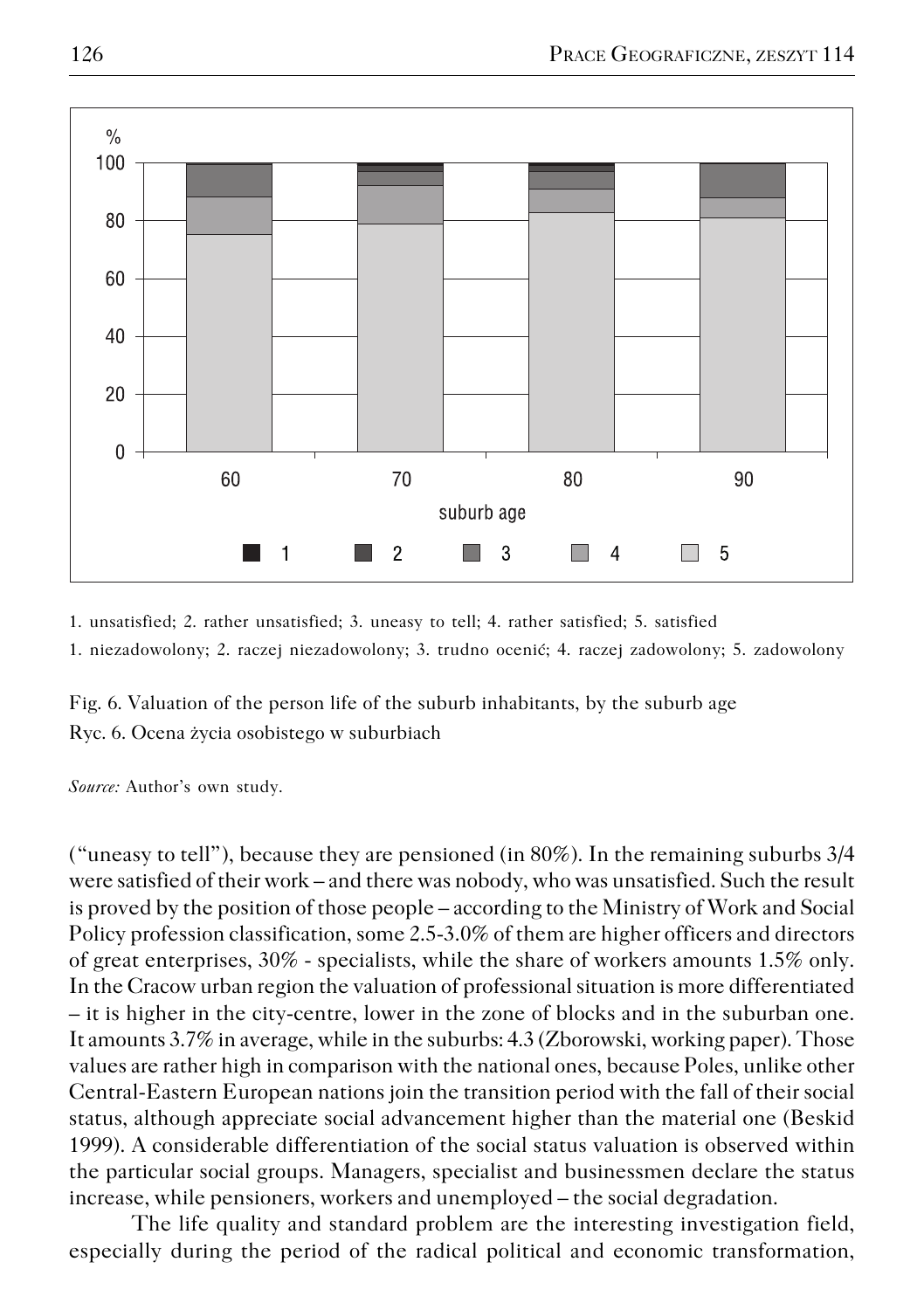

1. unsatisfied; 2. rather unsatisfied; 3. uneasy to tell; 4. rather satisfied; 5. satisfied

1. niezadowolony; 2. raczej niezadowolony; 3. trudno ocenić; 4. raczej zadowolony; 5. zadowolony

Fig. 7. Valuation of the socio−economic status of the suburb inhabitants, by the suburb age Ryc. 7. Ocena statusu społeczno−ekonomicznego mieszkańców suburbiów

*Source*: Author's own study.

and their results are important both from the scientific and practical points of view. Those results let to define a scope of social transformation of Poland, reached due to the economic transition initiated in our country more than 10 years ago. It is also important to find a level of adaptation of various social groups to the new reality, both in economic and psychical spheres, and to study the process of the new social strata/ classes emerging and that of the growing social differentiation of Poland's population.

#### **References:**

- Beskid L., 1999, *Wygrani/przegrani w procesie transformacji,* [w:] L. Beskid (red.), *Zmiany w życiu Polaków w gospodarce rynkowej,* IFiS PAN, Warszawa, 15−27.
- Brun J., Fagnani J., 1994, *Lifestyles and Location Choises − Trade−offs and Compromises: A Case−study of Middle−class Couples Living in the Ile−de−France Region*, Urban Studies, 31, 6, 921−934.
- Bywalec Cz., 1986, *Wzrost gospodarczy a przemiany poziomu życia społeczeństwa polskiego w latach 1945−1980,* Zesz. Nauk. seria specjalna: Monogr., 70, Akad. Ekon. w Krakowie, Kraków, 1−264.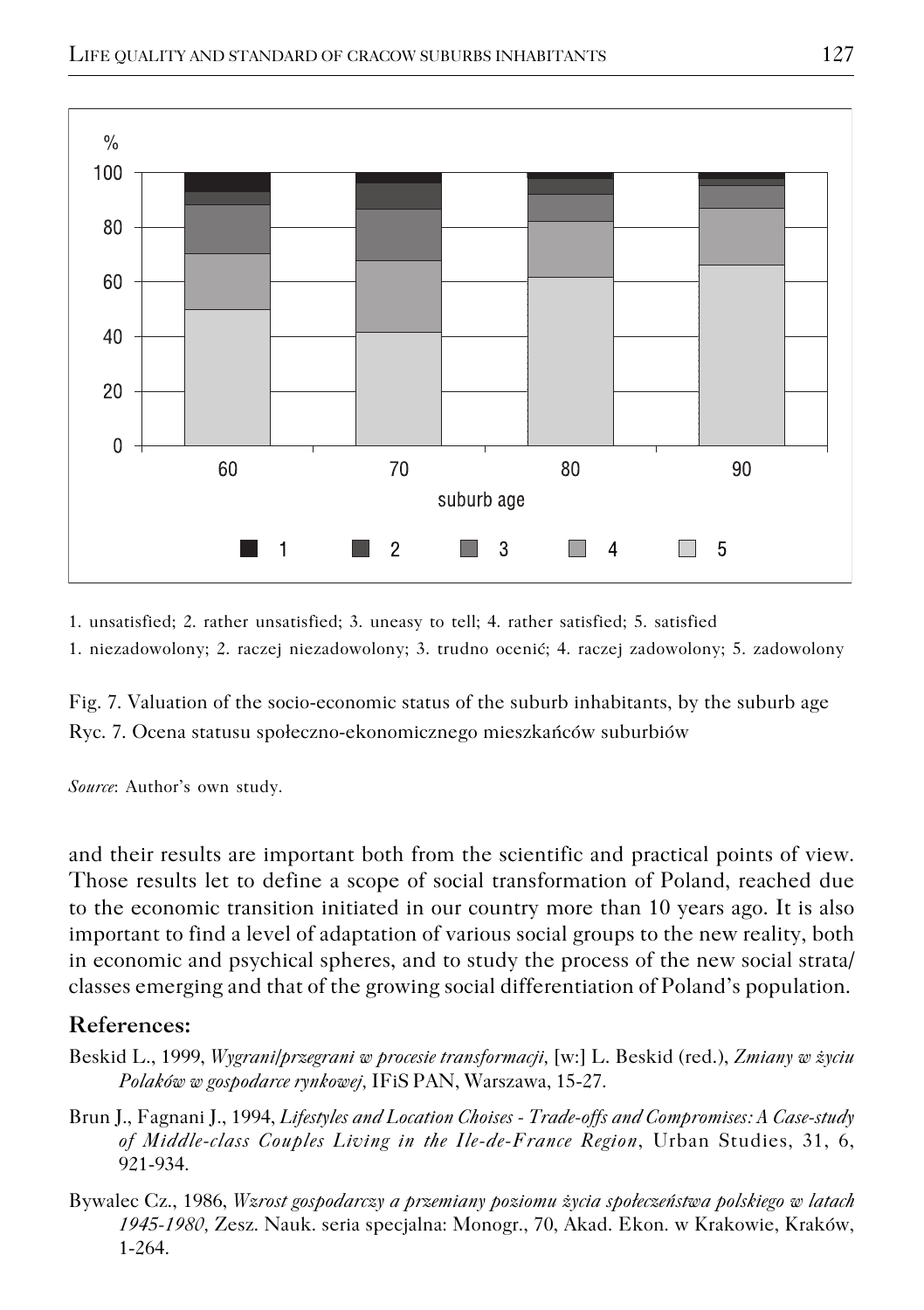- Cendrowska R., 1998, *Warunki życia ludności w strefie podmiejskiej Warszawy*, Ofic. Wyd. PW, Warszawa, 1−97.
- Coates B.E., Johnston R.J., Knox P.L., 1977, *Geography and Inequality*, Oxford University Press, Oxford.
- Frysztacki K., 1997, *Miasta metropolitarne i ich przedmieścia,* Universitas, Kraków, 1−228.
- Gawlikowska−Hueckel K., Umiński S., 1999, *Jakość życia w miastach − powiatach grodzkich,* Polska Regionów, 3, IBnGR, Gdańsk, 1−53.
- Harth A., Herlyn U., Scheller G., 1998, *Segregation in Eastern German cities: Gentrification, Downgrading of Large Estates, and Suburbanization*, Neth. Journal of Housing and the Built Environment, 13, 4, Delf Univ. Press, 421−437.
- Kaczmarek S., 1996, *Struktura przestrzenna warunków zamieszkania w Łodzi,* Szlakami Nauki, 23, Łódzkie Tow. Nauk., Łódź, 1−85.
- Kok H., Kovács Z., 1999, *The Process of Suburbanization in the Agglomeration of Budapest*, Neth. Journal of Housing and the Built Environment, 14, 2, Delf Univ. Press, 119−114.
- Marczyńska−Witczak E., Michalski W., 1996, *Przestrzenne i czasowe zróżnicowanie warunków życia ludności w Polsce,* Centralny Urząd Planowania, Biuro Planowania Regionalnego w Łodzi, PTG Oddział w Łodzi, Łódź, 73.
- Morrison P.S., Scott McMurray, 1999, *The Inner−city Apartment versus the Suburb: Housing Sub−markets in a New Zeland City,* Urban Studies, Vol. 36, No.2, 377−397.
- Paszkowski M., 1989, *O strukturze potrzeb społecznych. Próba systematyzacji,* Folia Geogr., Series Geogr.−Oecon., XXII, PAN Oddział w Krakowie, Kraków, 139−143.
- Słaby T., 1994, *Systemy wskaźników społecznych w polskich warunkach transformacji rynkowej,* Monogr. i Oprac., 392, Ofic. Wyd. SGH, Warszawa, 1−263.
- Śmiłowska T., 1995, *Zróżnicowanie poziomu i jakości życia ludności w przekroju terytorialnym,* Stud. i prace z Prac Zakł. Badań Stat.−Ekon., 229, ZBSE GUS, Warszawa, 1−63.
- Więcław J., 1999, *Nowa faza procesu urbanizacji w strefie podmiejskiej Krakowa,* [w:] J. Kaczmarek (red.), *Przestrzeń miejska. Jej organizacja i przemiany,* Uniw. Łódzki, Łódzkie Tow. Nauk, Łódź, 51−57.
- Zborowski A., 1996, *Funkcjonowanie regionu miejskiego Krakowa (wymiar przestrzenno−społeczny),* [w:] G. Prawelska−Skrzypek (red.), *Małopolska regionalna wspólnota interesów,* WSB National −Louis Univ., CIPE, Nowy Sącz, 117−136.
- Zborowski A., *Przemiany struktury społeczno przestrzennej regionu miejskiego w okresie realnego socjalizmu i transformacji ustrojowej, na przykładzie Krakowa,* (working paper).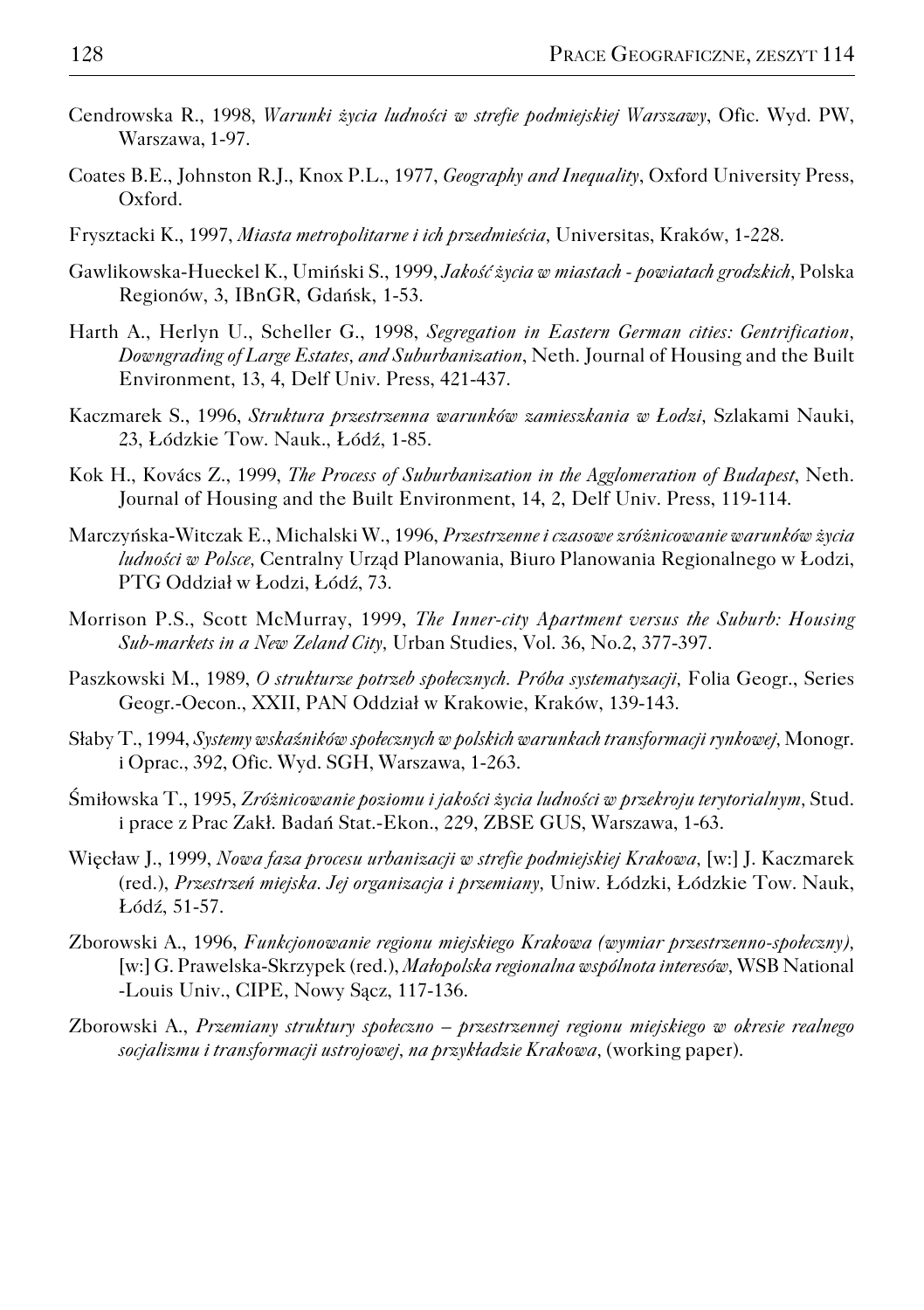## **Jakość i poziom życia mieszkańców krakowskich osiedli suburbialnych**

#### **Streszczenie**

Kraje wysoko rozwinięte znacznie wcześniej osiągnęły wyższe fazy urbanizacji, w tym suburbanizacji, głównie dzięki wysokiemu stopniowi ich rozwoju gospodarczego. Wielkie aglomeracje, a nawet i mniejsze ośrodki w Europie Zachodniej, Japonii i Australii, a zwłaszcza w Stanach Zjednoczonych, otoczone są rozległymi suburbiami. W Europie Środkowo−Wschodniej dopiero od początku lat 90. zaistniał bardzo intensywny rozwój budownictwa jednorodzinnego, reprezentowanego zarówno przez stosunkowo niewielkie domy szeregowe jak i okazałe wille.

W powojennym Krakowie osiedla zabudowy jednorodzinnej o cechach suburbialnych powstawały już w latach 50., jednak obserwowany wzrost liczby mieszkańców w obrębie całego regionu miejskiego wynikał głównie z napływu ludności do licznie powstających wtedy zespołów zabudowy blokowej, wobec ograniczeń narzucanych budownictwu jednorodzinnemu. Rozwój takiej zabudowy zaznaczył się wyraźnie po 1989 r., kiedy przestały obowiązywać restrykcje typowe dla gospodarki centralnie sterowanej, a zarazem nastąpiła wyraźna tendencja do różnicowania się społeczeństwa Polski pod względem zamożności i pozycji społeczno−zawodowej.

Artykuł prezentuje zagadnienia dotyczące jakości i poziomu życia ludności miejskiej na przykładzie mieszkańców krakowskich osiedli suburbialnych. Ocena jakości i poziomu życia mieszkańców wybranych osiedli dokonana została poprzez analizę wymiernych mierników obiektywnych określających status ekonomiczny badanej społeczności. Miernikiem wyznaczającym stopień zamożności gospodarstw domowych jest częstość występowania wybranych dóbr materialnych, wyposażenia domów w rozmaite urządzenia infrastruktury technicznej oraz fakt posiadania ogródka działkowego czy działki letniskowej z domem całorocznym lub sezonowym. Przeprowadzone analizy częstości występowania 24 różnych dóbr materialnych, w tym częściowo o charakterze luksusowym (samochód osobowy, magnetowid, zmywarka do naczyń, odkurzacz Rainbow, pralka automatyczna, komputer, sprzęt gimnastyczny typu atlas) pozwalają na stwierdzenie wysokiego stopnia zamożności badanych gospodarstw domowych, jakkolwiek obserwowane są różnice między poszczególnymi grupami osiedlami. Najlepiej wyposażone są osiedla najnowsze, z lat 90., najgorzej osiedla z lat 70., jednak i tak ogółem strefa suburbiów wyróżnia się bardzo wysokim pod tym względem poziomem życia w porównaniu z pozostałymi strefami regionu miejskiego Krakowa, gdzie przeciętny poziom życia notowany jest w centrum, wyższy w strefie bloków, wyraźnie wzrasta w suburbiach, a obniża się w strefie podmiejskiej. Zróżnicowanie w zakresie wyposażenia w dobra materialne nie odpowiada jednak w pełni ocenie sytuacji materialnej dokonanej przez samych respondentów. Ocena ta, choć jest najwyższa w suburbiach spośród wszystkich stref, to niższy subiektywny stopień zadowolenia z zamożności w stosunku do wysokiego obiektywnie standardu życia wskazuje na wyższe aspiracje mieszkańców suburbiów w tym zakresie.